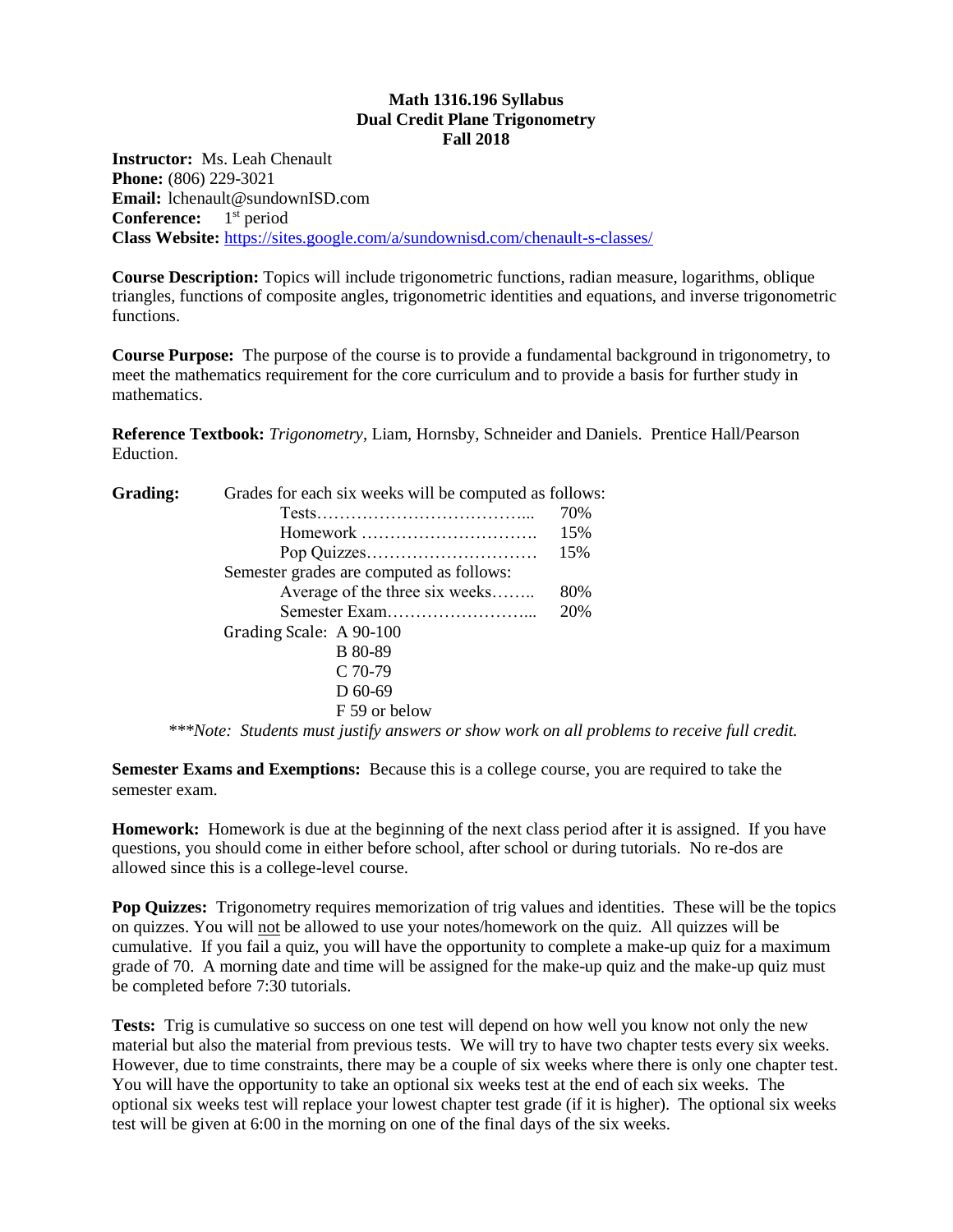**Attendance Policy:** Four absences per semester are allowed but not recommended. Upon your fifth absence (except in cases of documented extreme circumstances as determined by the professor), you will be withdrawn from the course with a grade of X or F. You may also be withdrawn if, in the instructor's opinion, minimum course objectives cannot be met due to absences. If you are withdrawn because of absences, you are financially responsible for paying the course tuition and fees.

**Tests Missed Because of an Absence:** Because this is a college level class, there are no provisions for making up exams. Only under extreme circumstances (death in the family, serious illness etc) will makeup exams be given, and these circumstances must be documented. If you are going to miss an exam, the instructor should be notified in advance via email or in person. If you miss an exam for something other than a documented extreme circumstance, you will receive a zero for the exam. This zero can only be replaced with the optional exam given at the end of the six weeks.

**Daily Work and Quizzes Missed Because of an Absence:** If you have an unplanned absence (emergency, sickness etc), it is your responsibility to contact the instructor via email as soon as possible and to complete your make-up work/quiz by the next class period. If you have a planned absence (doctor's appointment, school extracurricular activity etc), it is your responsibility to get your make-up work before you leave. If you fail to do the above, you will receive a zero for the assignment/quiz.

Late work: This is a college class so late work is not accepted. If you do not turn in an assignment, you will receive a zero.

**Early Work:** If a student correctly completes and turns in his/her homework by 8:00 AM the school day after it is assigned, ten bonus points will be awarded on that assignment.

**Notebook:** Each student will turn in a two-pocket, three-ring notebook at the end of each six weeks. This notebook will include all assignments from the six weeks as well as all notes from the year. It will also include a table of contents and a copy of the syllabus. The notebook will count as two homework grades.

**Notes:** All class notes and bell work should be dated and kept in a three-subject spiral. This spiral should only contain your math notes and will be turned in with your notebook at the end of each six weeks.

**Bell Work:** A short assignment will be on the board each day when students arrive in class. The student is expected to begin working as soon as the tardy bell rings. We will spend approximately the first five minutes of class on the bell work. The student will write the assignment in his/her notes along with the date. This work will be checked when notebooks are turned in at the end of the six weeks.

**Calculators:** There will be times throughout the year when students will need a graphing calculator to complete an assignment. We have a limited number that are available for check out for the year. Your parent/guardian must sign a check out form before you will be allowed to check out the calculator. If you elect to check out a calculator for the year, you assume all responsibility for that calculator if it is damaged, lost or stolen while in your possession.

**Grade Reports:** You will receive a weekly grade report.

**Tutorials:** Mandatory tutorials for students in danger of failing will be conducted at 7:30 each morning. The 7:30 bell is the tardy bell if you are required to be in tutorials. If you are placed on the weekly tutorial list (whether it be because of your average, an incomplete or a TRT), you will be expected to complete that entire week's worth of tutorials.

**Extra Tutoring:** I will be in my room by at least 6:45 every morning (earlier if you need me to be) if you desire more help. I will also be around after school most days if that is a better time for you.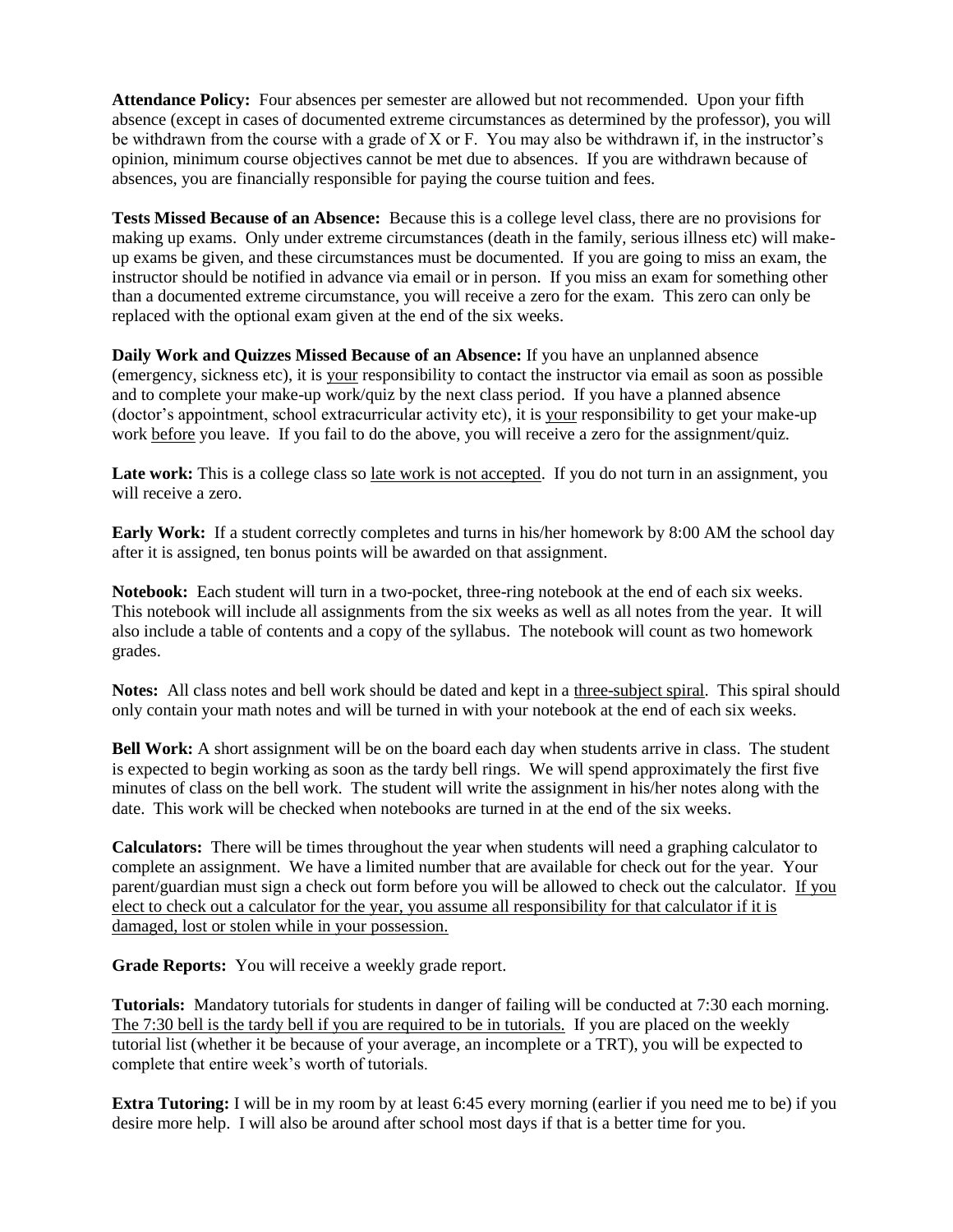**Materials:** Students are expected to bring the following to class each day:

- Covered textbook
- Spiral notebook
- Notebook
- Pencil and pen
- Calculator
- Straight-edge notebook paper

**Tardiness:** A student is tardy if he/she is not in the classroom with all required materials when the tardy bell rings.

**Academic Honesty:** You are expected to uphold the ideas of academic honesty. All work that is graded must be your own. This policy applies to all work attempted in the course. If this policy is violated, the student will receive a zero for the assignment and will be dropped with an F. For more details on what is considered cheating, see the South Plains College catalog.

# **Class Rules:**

- Be courteous and respectful at all times.
- Be on time and ready to learn.
- Keep your hands and feet to yourself.
- Use only pencil for all assignments.
- Wait to be dismissed before leaving class. The bell does not dismiss you!!
- No food or drinks in class other than bottled water.
- Students are not permitted to use electronic devices, other than a calculator, in class. Phones and smart watches must be off and put away unless I say otherwise.
- Adhere to the requirements of the Student Code of Conduct.

# **Student Learning Outcomes/Competencies:**

Upon successful completion of this course, students will:

- 1. Compute the values of trigonometric functions for key angles in all quadrants of the unit circle measured in both degrees and radians.
- 2. Graph trigonometric functions and their transformations.
- 3. Prove trigonometric identities.
- 4. Solve trigonometric equations.
- 5. Solve right and oblique triangles.
- 6. Use the concepts of trigonometry to solve applications.

# **Core Objectives:**

# **1. Communication Skills:**

Effective development, interpretation, and expression of ideas through written, oral, and visual communication.

- Develop, interpret, and express ideas through written communication
- Develop, interpret, and express ideas through oral communication
- Develop, interpret, and express ideas through visual communication

# **2. Critical Thinking:**

Creative thinking, innovation, inquiry, analysis, evaluation, and synthesis of information.

- Generate and communicate ideas by combining, changing, and reapplying existing information
- Gather and assess information relevant to a question
- Analyze, evaluate, and synthesize information